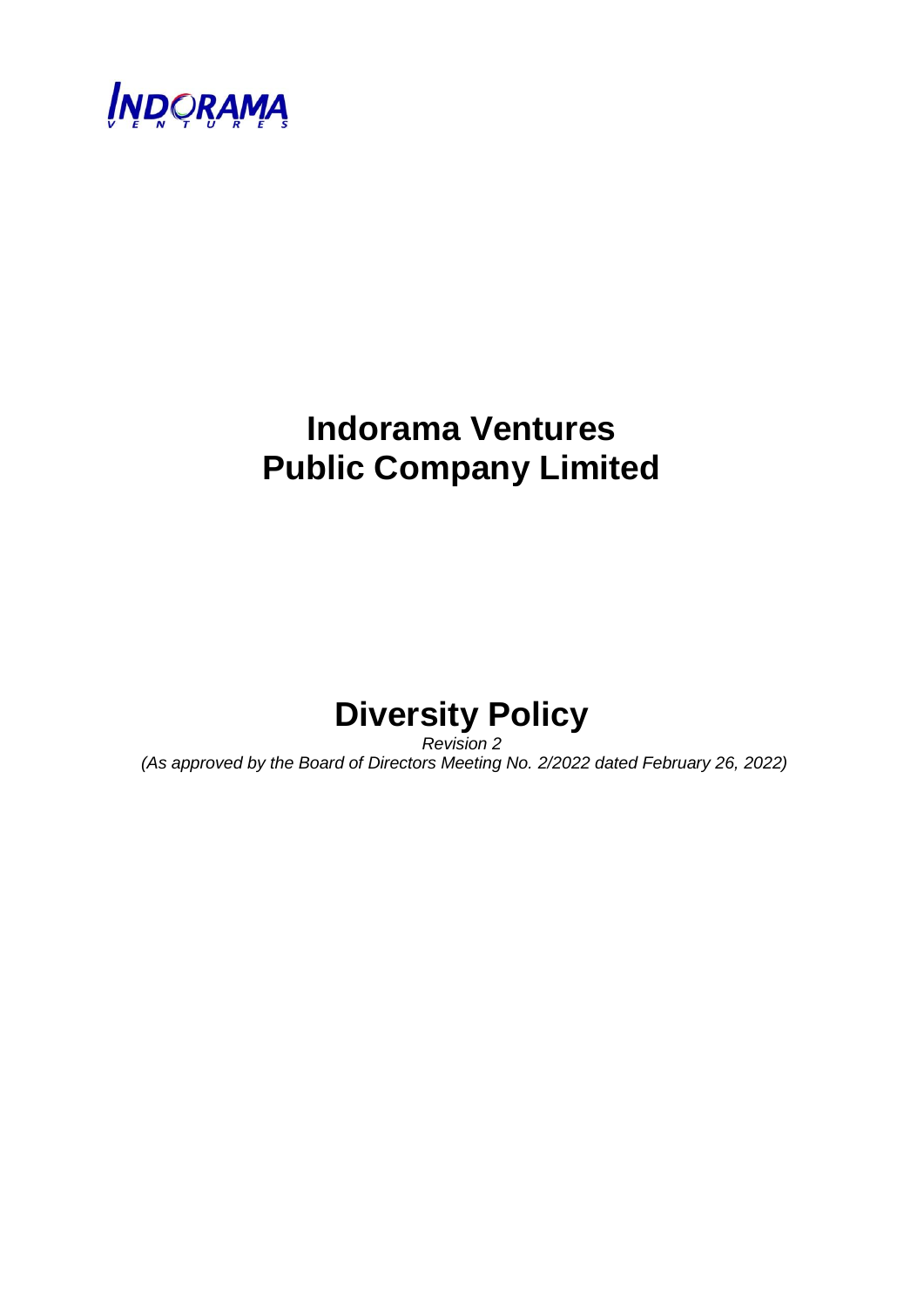# **Table of Contents**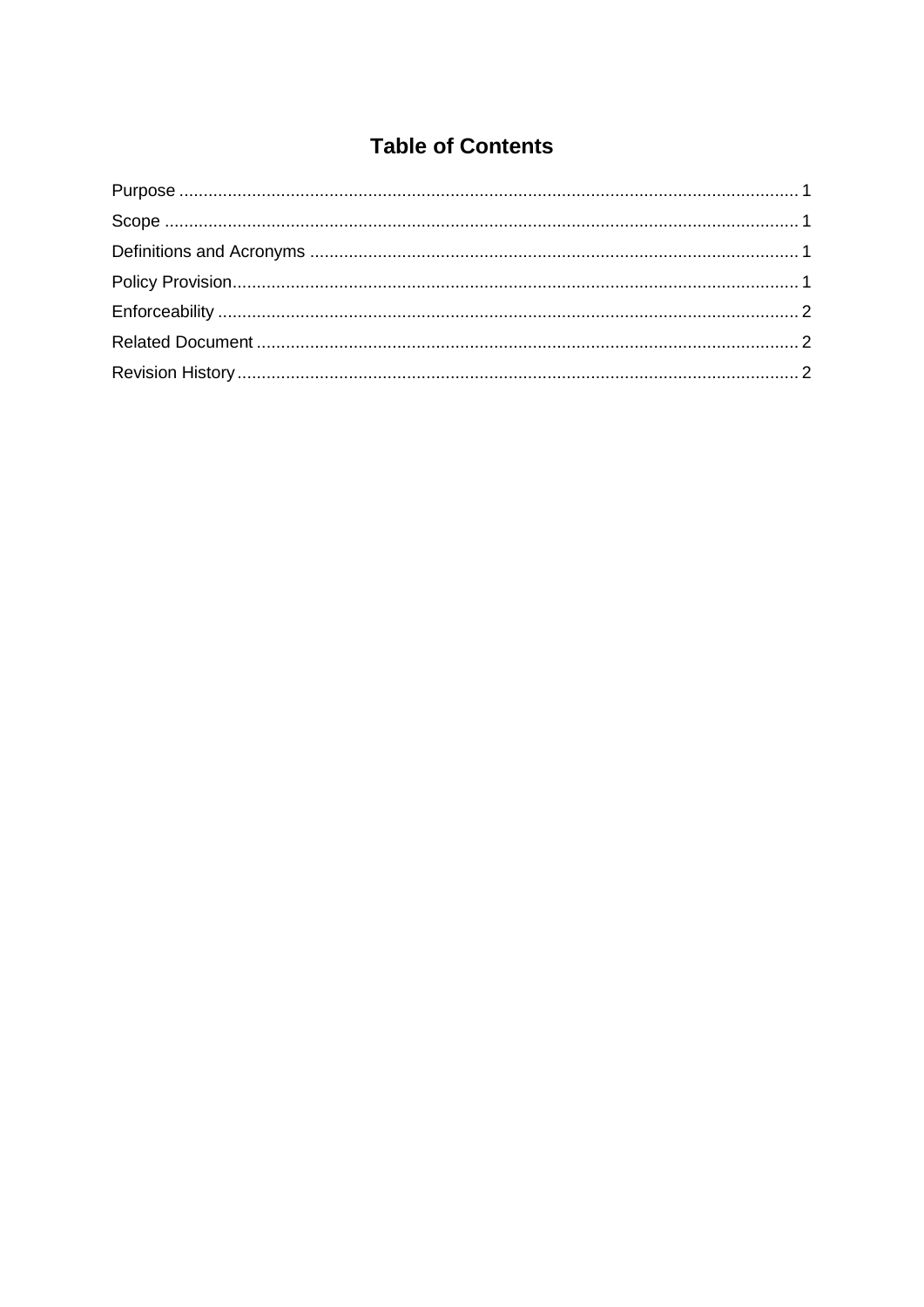# **Diversity Policy**

#### <span id="page-2-0"></span>**Purpose**

The purpose of this policy is to encourage and support diversity at the Company (as defined below).

#### <span id="page-2-1"></span>**Scope**

This policy applies to all individuals who are involved in nomination, employment, and promotion in the Company.

#### <span id="page-2-2"></span>**Definitions and Acronyms**

| <b>Company or IVL</b> | Indorama Ventures Public Company Limited and all its Affiliates <sup>1</sup> .   |  |  |  |
|-----------------------|----------------------------------------------------------------------------------|--|--|--|
| <b>Workforce</b>      | Includes all Board of Directors, permanent employees and<br>temporary employees. |  |  |  |

#### <span id="page-2-3"></span>**Policy Provision**

IVL encourages diversity in its Workforce (as defined above) involving a combination of business experience, as well as representation by race, colour, gender, age, religion, sexual orientation, country of origin, nationality, ethnicity, family status, cultural background, socio-economic status, physical ability, thinking styles, education and academic backgrounds.

As a global player, IVL searches for and recruits people from all around the world. IVL believes that employees from various cultural, linguistic and national backgrounds provide us with valuable knowledge to understand complex international markets. The Company provides equal opportunity to all.

This policy applies to all employment decisions, including training, job rotations, pay practices, benefits, disciplinary actions, and terminations. IVL promotes a diverse and inclusive workplace where all employees must treat one other with respect and dignity. It has clear reporting procedures are in place to address any type of discrimination or harassment combined with follow-up procedures to prevent future incidents.

-

<sup>&</sup>lt;sup>1</sup> "Affiliate" means any company or entity, controlling, controlled by, or under common control with the Company. The term "Control" and its correlative meanings, "controlling," "controlled by" and "under common control with," means the legal, beneficial or equitable ownership, directly or indirectly, not less than 50 (fifty) percent of the aggregate of registered and paid-up shares in a company or an entity.